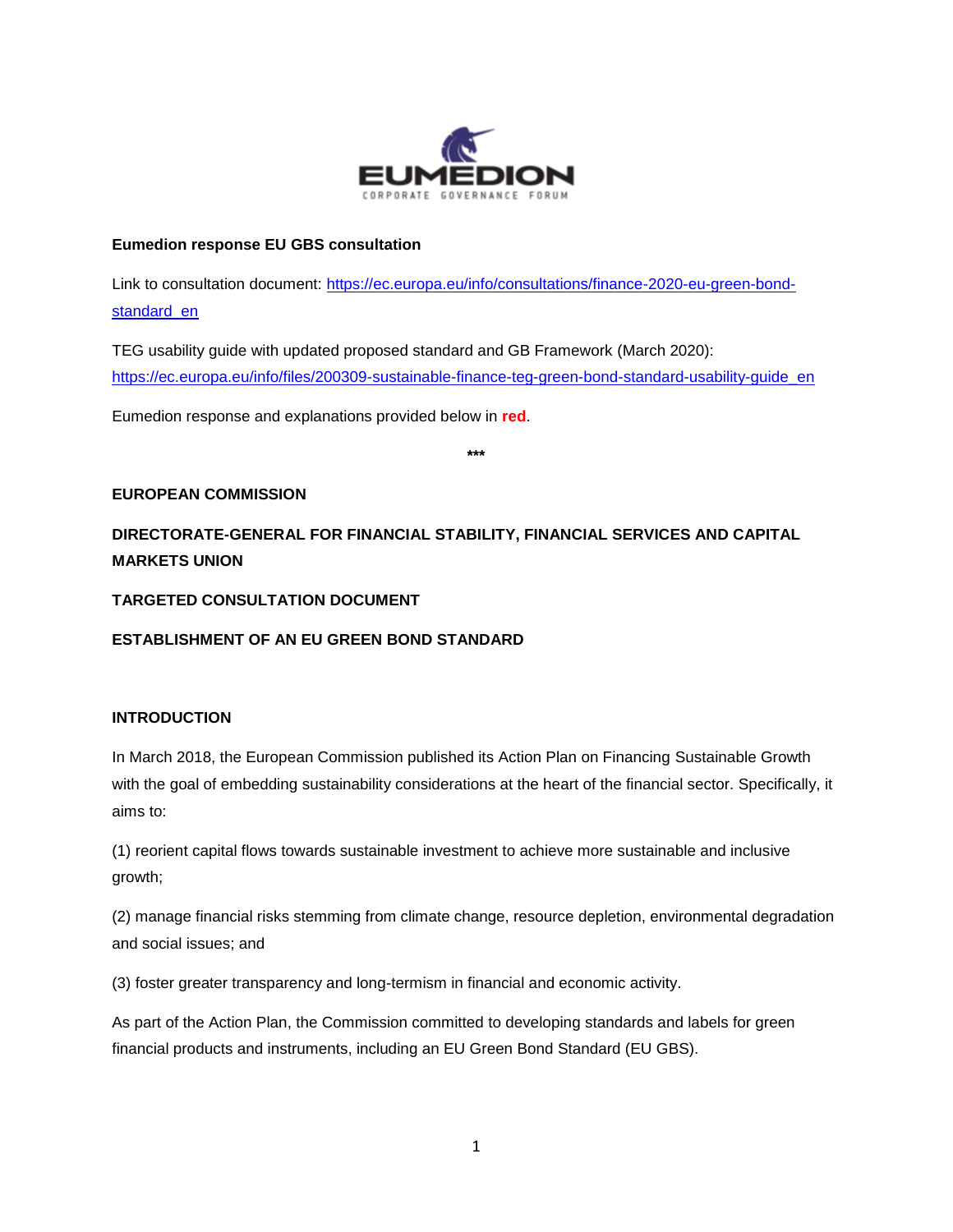As a first step, the Commission's Technical Expert Group on sustainable finance (TEG) was tasked with preparing a report on an EU GBS.

The TEG published its first report in June 2019 with 10 recommendations for the establishment of an EU GBS based on current best market practices and feedback received from stakeholders. The TEG also recommended the creation of an official voluntary EU GBS building on the new EU Taxonomy, which provides a classification system for sustainable economic activities. The TEG provided further usability guidance in March 2020, which includes an updated proposed standard (see the annexes).

The Commission is now considering how to take the recommendations of the TEG forward, including in a possible legislative manner. This consultation is designed to gather further input of a technical nature from relevant stakeholders in the green bond market, in particular issuers, investors and related service providers.

The questions assume that the reader has read the reports by the TEG on the EU GBS and is familiar with the proposed content of the EU GBS, including its link to the EU Taxonomy. If this is not the case, the report on the EU GBS, the TEG usability guide on the EU GBS and the final report on the EU Taxonomy should be read first. A brief summary of the EU GBS as proposed by the TEG is provided at the beginning of the consultation.

## *The European Green Deal*

This consultation builds upon the European Green Deal, which significantly increases the EU's climate action and environmental policy ambitions. To complement the Green Deal, the Commission also presented the European Green Deal Investment Plan, which seeks to mobilise at least €1 trillion in sustainable investments over the next decade. As part of the Green Deal and its investment plan, the Commission reaffirmed its commitment to establish an EU GBS. The Commission also committed to developing a renewed sustainable finance strategy, which is the subject of a separate public consultation currently open for submissions until 15 July 2020. That consultation contains several questions on green bonds and respondents are requested to also participate in it.

## *COVID19 & Social Bonds*

Social bonds have emerged as a key instrument for mobilising private capital for social objectives. Social bonds are similar to green bonds, except that the proceeds are used exclusively for social causes, instead of energy transition and environmental goals.

The ongoing COVID-19 outbreak shows the critical need to strengthen the sustainability and resilience of our societies and the importance of integrating social issues and objectives into the broader functioning of our economies. Financial markets have so far responded to the challenge with increased issuance of social bonds responding to the impact of COVID19.

2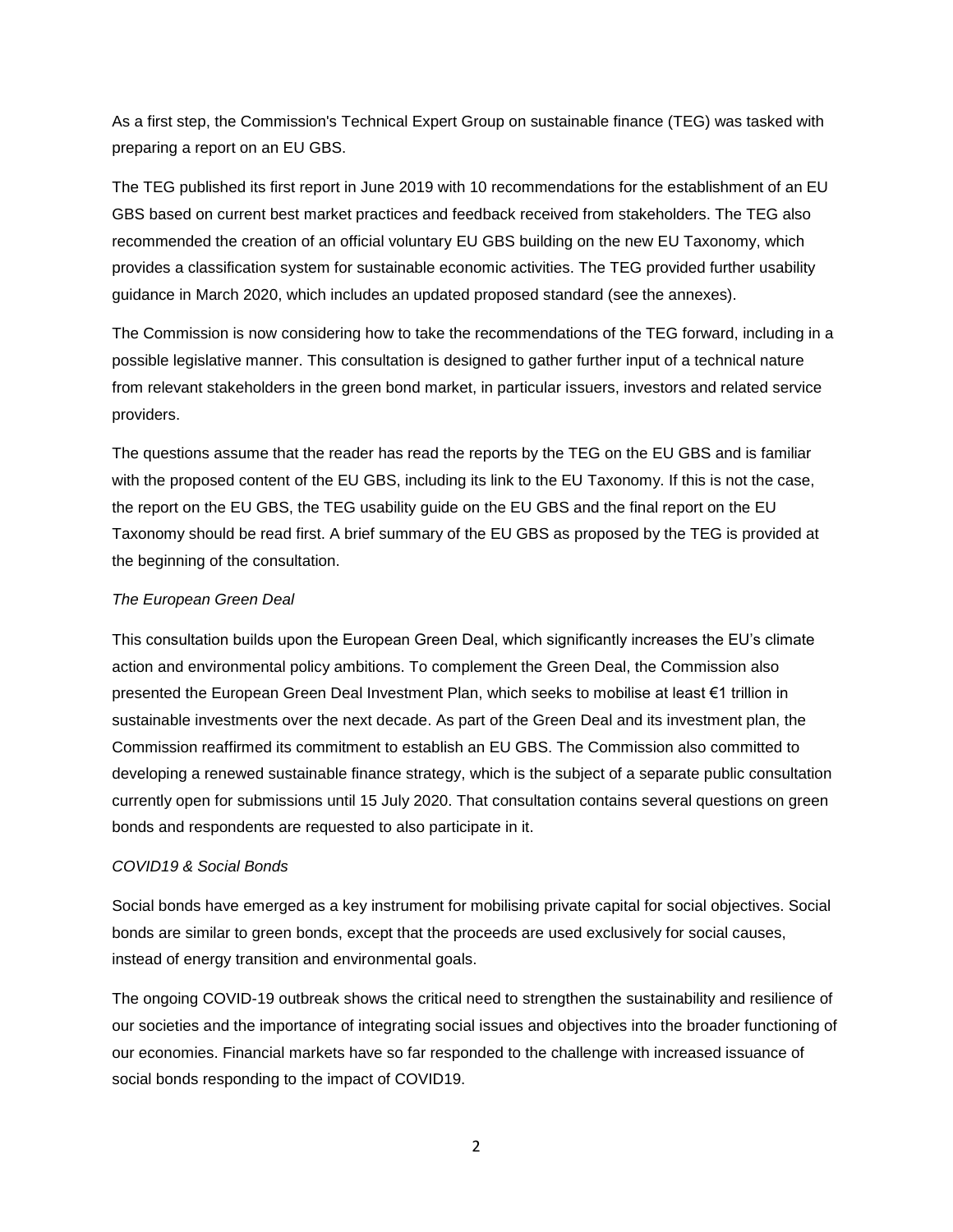These social bonds often follow established market-based Social Bond Principles. The Commission is seeking the input of stakeholders on the lessons learned from this new development, including whether the Commission can play an even greater supportive role in building resilience to address future potential crises.

## **CONSULTATION QUESTIONS**

## **YOUR ROLE ON THE GREEN BOND MARKET**

## **What type of organisation are you, in relation to the green bond market?**

a. Issuer

### b. Investor

- c. Verifier / external reviewer / 3rd party opinion provider
- d. Intermediary
- e. Market-infrastructure
- f. NGO
- g. Public Authority
- h. Trade or Industry Association
- i. Other (if so, please specify) [BOX]

# **I. QUESTIONS ON THE EU GREEN BOND STANDARD**

## *About the TEG proposed EU GBS*

The EU GBS aims to address several barriers identified in the current market. Firstly, by reducing uncertainty about what constitutes green investment by linking it to the EU taxonomy. Secondly, by standardising costly and complex verification and reporting processes, and thirdly, by establishing an official standard to which potential incentives could be linked.

The EU GBS as proposed by the TEG is intended to finance both physical and financial assets and includes the use of the latter as security (i.e. as a covered bonds or asset-backed securities).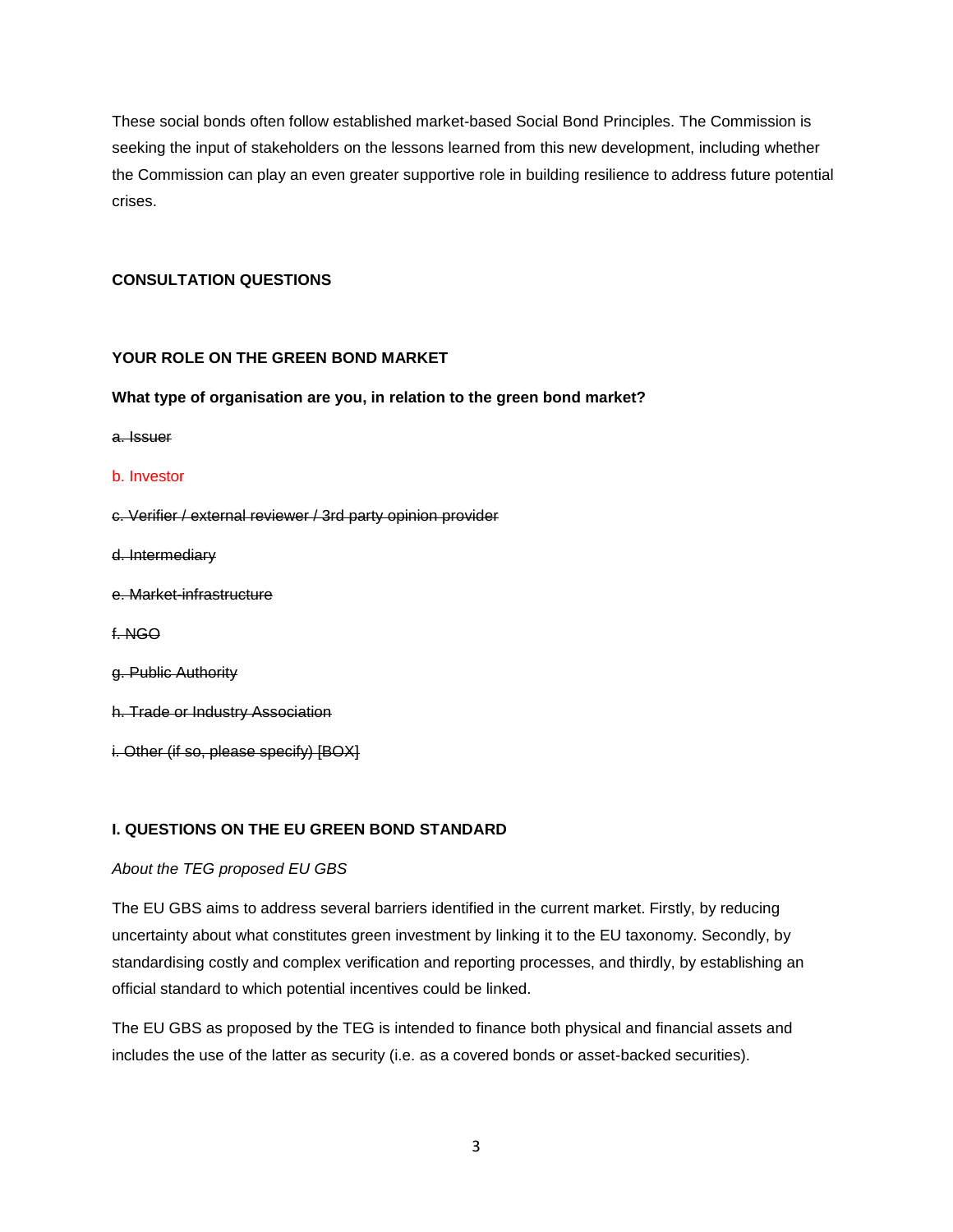The key components of such a standard – as recommended by the TEG and building on best market practices such as the Green Bond Principles and the Climate Bonds Initiative labelling scheme – should be:

(1) alignment of the use of the proceeds from the bond with the EU Taxonomy;

(2) the publication of a Green Bond Framework;

(3) mandatory reporting on the use of proceeds (allocation reports) and on environmental impact (impact report); and

(4) verification of compliance with the Green Bond Framework and the final allocation report by an external registered/authorised verifier.

## **Questions on the potential need for an official / formalised EU GBS**

**1) In your view, which of the problems mentioned below is negatively affecting the EU green bond market today? How important are they? Please select and rate the extent of the impact on a scale of 1 to 5 (1 no impact, 5 very strong impact). Multiple answers are possible.**

a. Absence of economic benefits associated with the issuance of green bonds: **5**

- b. Lack of available green projects and assets: **4**
- c. Uncertainty regarding green definitions: **4**
- d. Complexity of the external review procedure(s): **do not know**
- e. Cost of the external review procedure(s): **do not know**
- f. Costly and burdensome reporting processes: **do not know**

g. Uncertainty with regards to the eligibility of certain types of assets (physical and financial) and expenditure (capital and operating expenditure): **4**

h. Lack of clarity concerning the practice for the tracking of proceeds: **4**

i. Lack of transparency and comparability in the market for green bonds: **4**

j. Doubts about the green quality of green bonds and risk of green washing: **4**

k. Other (if so, please specify) [*BOX*]

**The access to green bonds can be limited by imposed buyer restrictions. To this end, different issuers may present different criteria, and requiring different proof of buyer eligibility.**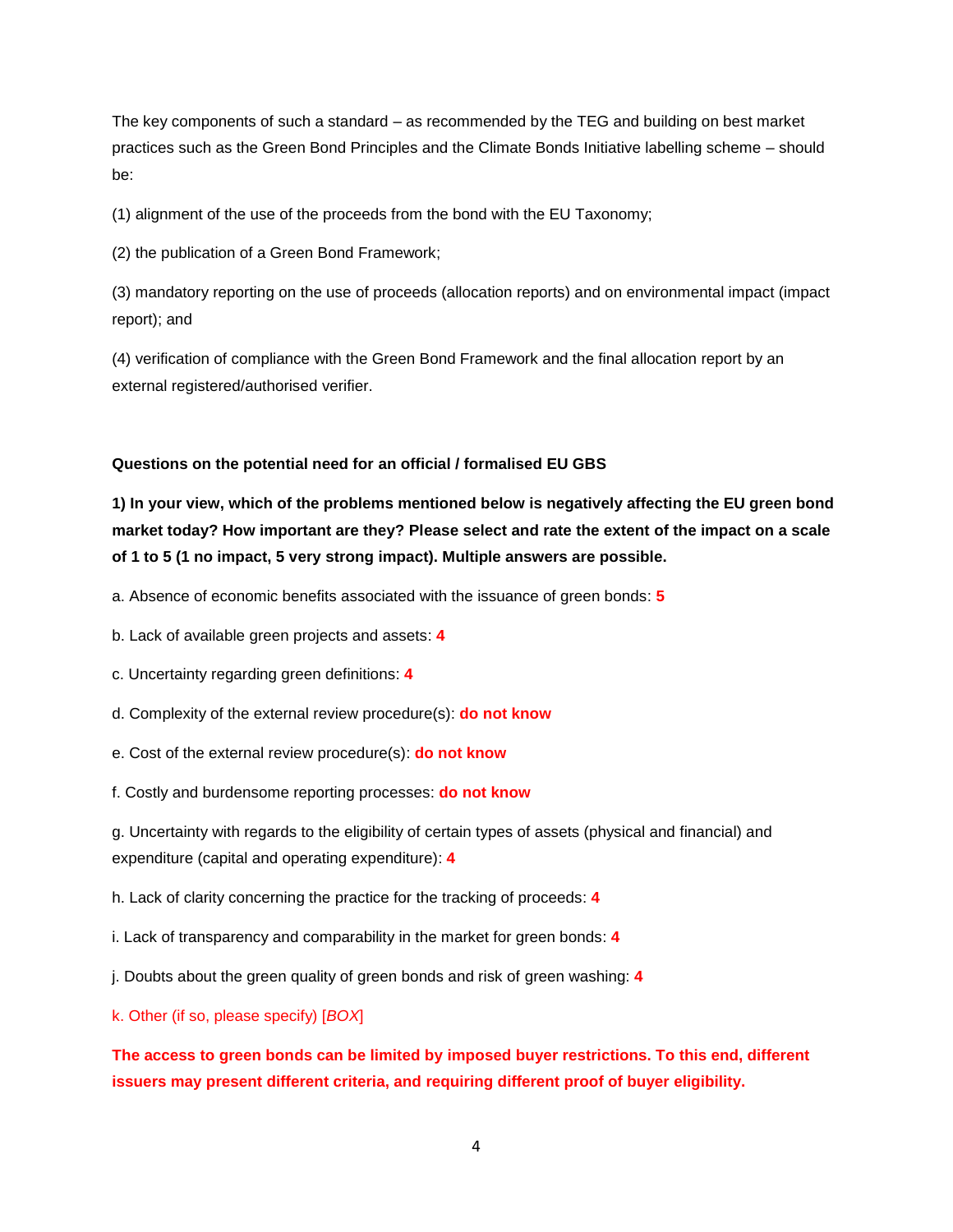**2) To what extent do you agree that an EU GBS as proposed by the TEG would address the problems and barriers mentioned above in question 1? Please indicate which specific barriers it would address on a scale of 1 to 5 (1 negative impact, 3 no impact, 5 positive impact). Multiple answers are possible.**

a. Absence of economic benefits associated with the issuance of green bonds: **3**

b. Lack of available green projects and assets: **4**

c. Uncertainty regarding green definitions: **5**

d. Complexity of the external review procedure(s): **4**

e. Cost of the external review procedure(s): **4** 

f. Costly and burdensome reporting processes: **3**

g. Uncertainty with regards to the type of assets (physical and financial) and expenditure (capital and operating expenditure): **5**

h. Lack of clarity concerning the practice for the tracking of proceeds: **5**

i. Lack of transparency and comparability in the market for green bonds: **4**

j. Doubts about the green quality of green bonds and risk of green washing: **4**

k. Other (if so, please specify)

**Since the EU GBS is proposed to be a voluntary standard, the positive impact on factors such as transparency, comparability and green quality for the green bond market as a whole, will depend on the level of adoption of this standard in the EU green bond market. While in itself the EU GBS does not directly address the absence of economic benefits associated with the issuance of green bonds (as under 2a), it could eventually prove to have a positive effect in that area as well.**

**Also, in reference to the issues of buyer restrictions mentioned under 1k) above, further harmonisation in this area could perhaps be achieved by connecting such criteria to, for example, the so-called 'article 8 and article 9 products' under the draft RTS to the Sustainable Finance Disclosure Regulation.**

**Additionally, as the EU GBS might be linked to the taxonomy, the projected on-going development and regular updating of the taxonomy might affect the long term liquidity of green bonds, in case their 'greenness' is at a certain point no longer substantiated by the taxonomy.**

**Questions on the proposed content of the standard**

5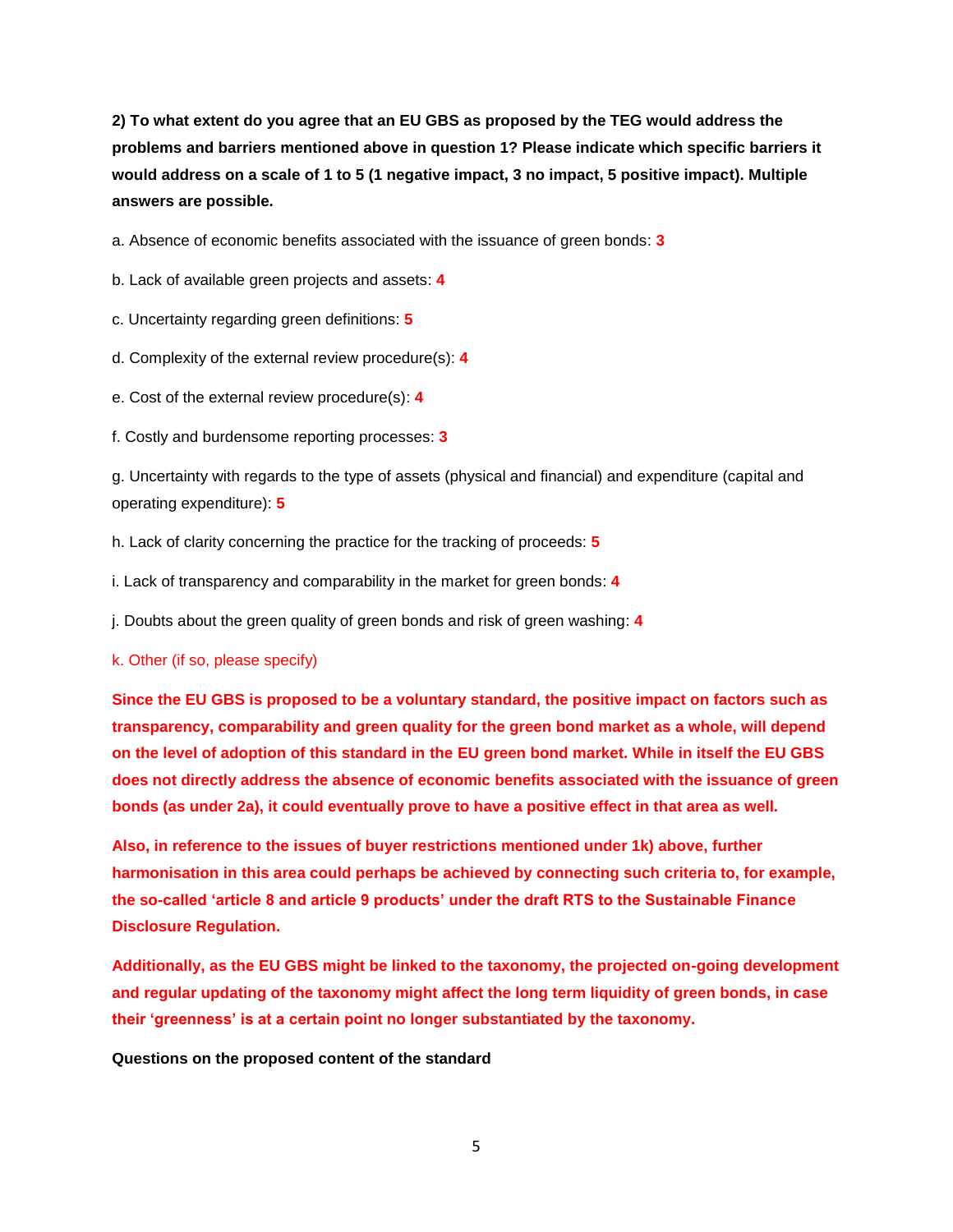**3) To what extent do you agree with the proposed core components of the EU GBS as recommended by the TEG? Please express your views using the scale from 1-5 (1 strongly disagree, 3 neutral, 5 strongly agree). Multiple answers are possible.**

a. Alignment of eligible green projects with the EU Taxonomy: **5**

b. Requirement to publish a Green Bond Framework before issuance: **5**

- c. Requirement to publish an annual allocation report: **5**
- d. Requirement to publish an environmental impact report at least once before final allocation: **5**
- e. Requirement to have the (final) allocation report and the Green Bond framework verified: **5**

Please specify the reasons for your answer [BOX]

**Eumedion strongly supports the core components of the EU GBS. They are necessary to promote a consistent, credible, efficient and comparable market for EU green bonds.**

**4) Do you agree with the proposed content of the (a) Green Bond Framework, (b) Green Bond allocation report, and (c) Green Bond impact report as recommended by the TEG? Select which elements you agree with. Multiple answers are possible.**

a. I agree with the proposed content of the Green Bond Framework.

- b. I agree with the proposed content of the Green Bond Allocation Report.
- c. I agree with the proposed content of the Green Bond Impact Report.

#### d. None

### e. Do not know

If you disagree with the proposed content for some or all of these documents by the TEG, please specify the reasons for your answer [BOX]

**5) Do you expect that the requirement to have the Green Bond Framework and the Final Allocation report verified (instead of alternatives such as a second-party opinion) will create a disproportionate market barrier for third party opinion providers that currently assess the alignment of EU green bonds with current market standards or other evaluation criteria?**

a. Yes

#### b. No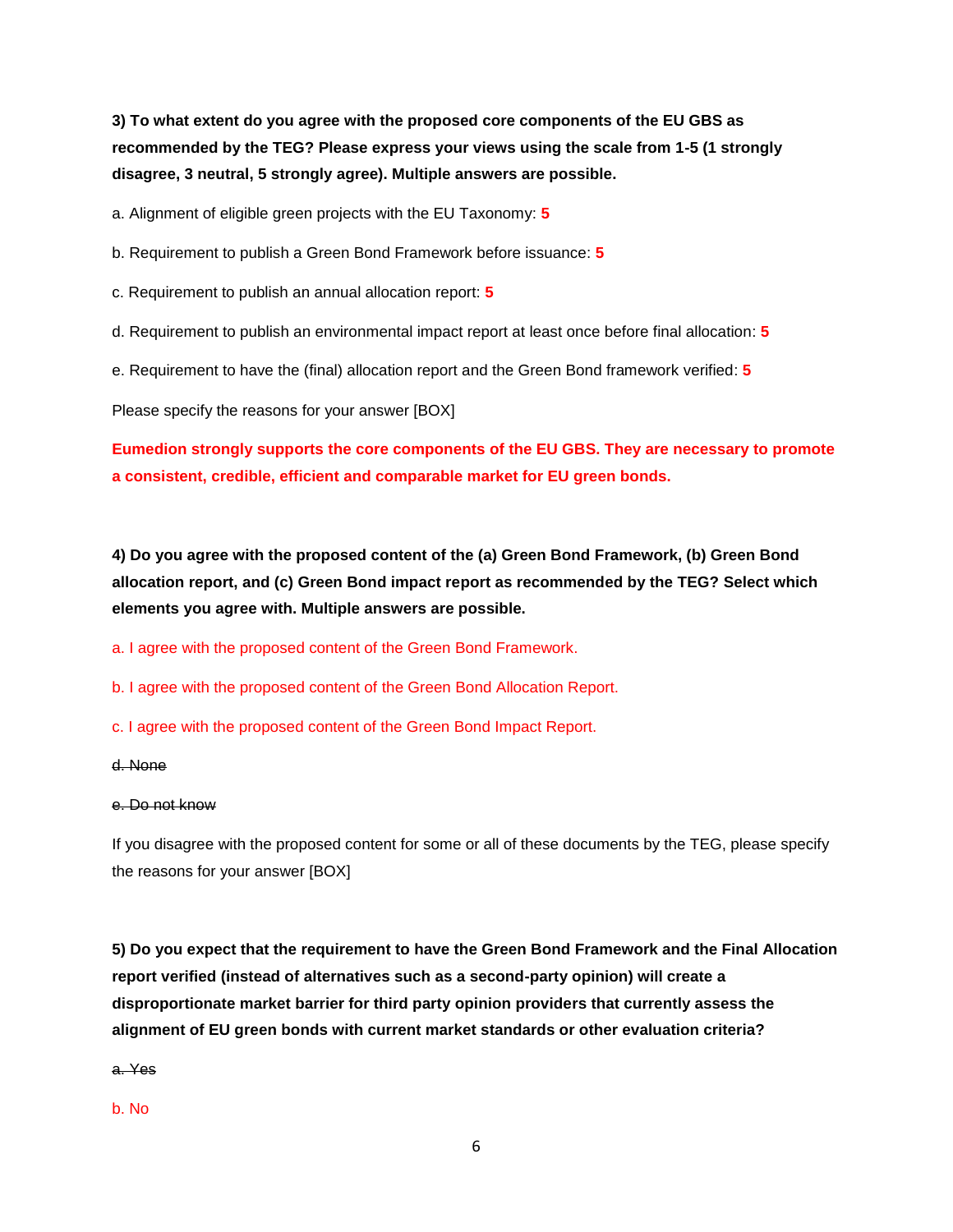## c. Do not know

If yes, please specify the reasons for your answer [BOX]

#### **Questions on the use of proceeds and the link to the EU Taxonomy**

The EU Taxonomy Regulation specifies that the Union shall apply the EU Taxonomy when setting out the requirements for the marketing of corporate bonds that are categorised as environmentally sustainable. Given that the EU Green Bonds initiative will pursue, as its core objective, the aim of delineating the boundaries of what shall constitute an 'environmentally sustainable' bond, the Taxonomy will need to be applied to determine the eligibility of the proceeds of the bond issuance. However, there may be reasons to provide a degree of flexibility with regard to its application, or its application in specific cases.

Building on market practice, the proposed EU GBS by the TEG recommends a use-of- proceeds approach, where 100% of the proceeds of an EU Green Bond should be aligned with the EU Taxonomy (with some limited flexibility).

The below questions aim to gather stakeholder input on the application of the taxonomy in the context of EU Green Bonds.

# **6) Do you agree that 100% of the use of proceeds of green bonds should be used to finance or refinance physical or financial assets or green expenditures that are green as defined by the Taxonomy?**

a. Yes, with no flexibility

b. Yes, but with some flexibility (i.e. <100% alignment)

c. No

#### d. Do not know

Please specify the reasons for your answer. If you selected b., please indicate what thresholds you would suggest, and why. [BOX]

Eumedion is of the opinion that some flexibility should be allowed with regard to financing activities that are not (yet) covered by the taxonomy, as long as there is compliance with the mechanisms as discussed under question 7 below.

**7) The TEG proposes that in cases where (1) the technical screening criteria have not yet been developed for a specific sector or a specific environmental objective or (2) where the developed technical screening criteria are considered not directly applicable due to the innovative nature, complexity, and/or the location of the green projects, the issuer should be allowed to rely on the**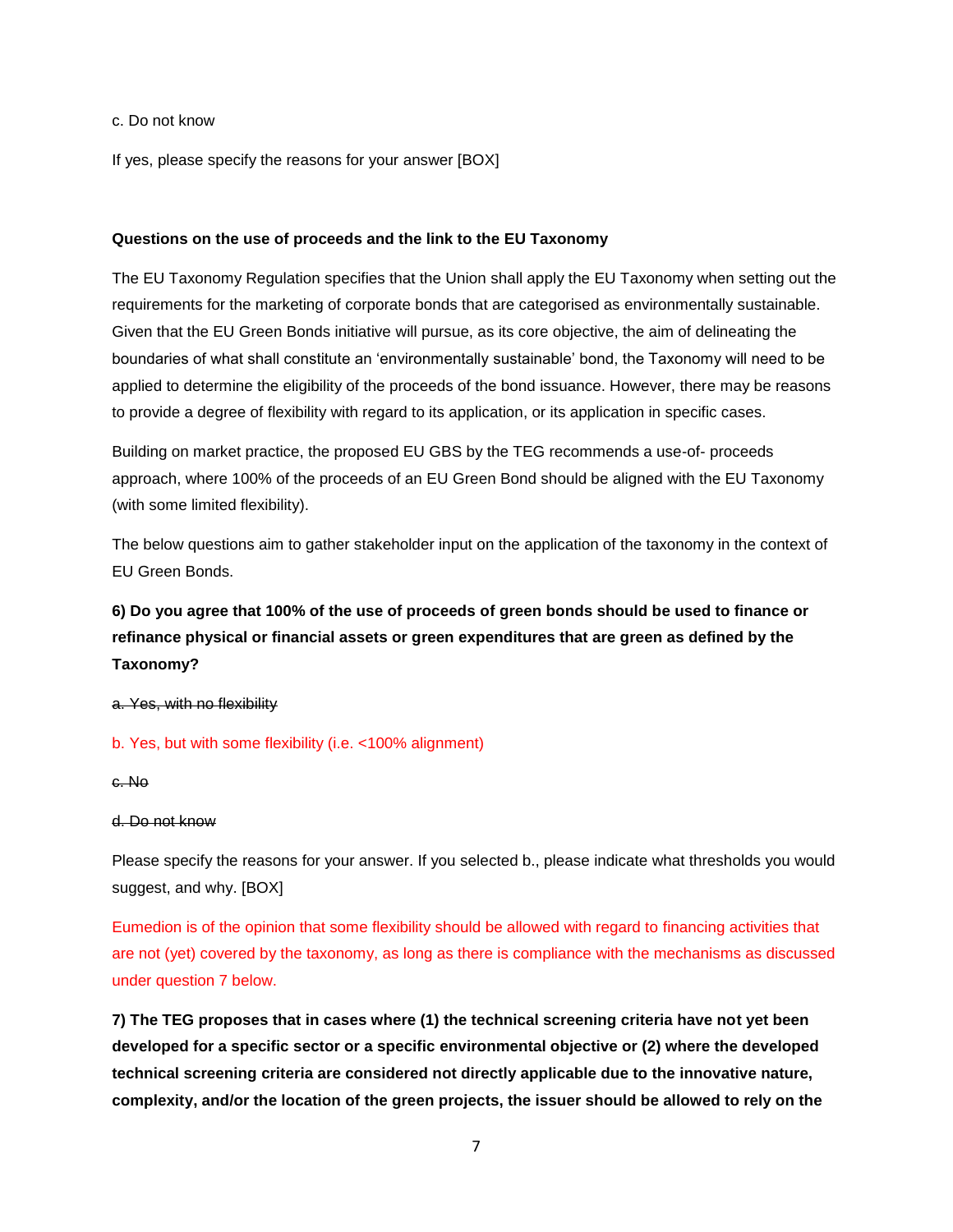**fundamentals of the Taxonomy to verify the alignment of their green projects with the Taxonomy. This would mean that the verifier confirms that the green projects would nevertheless (i) substantially contribute to one of the six environmental objectives as set out in the Taxonomy Regulation, (ii) do no significant harm to any of these objectives, and (iii) meet the minimum safeguards of the Taxonomy Regulation.**

Do you agree with this approach?

## a. Yes, both (1) and (2)

b. Yes, but only for (1)

c. Yes, but only for (2)

d. No

#### e. Do not know

Please specify the reasons for your answer. Do you see any other reasons to deviate from the technical screening criteria when devising the conditions that Green Bond eligible projects or assets need to meet? If so, please clearly specify the reason for your answer and, where applicable, the respective area or (taxonomy-defined) activity. [BOX]

**Eumedion agrees with the thought behind the suggested approach, as a pragmatic solution is needed in light of the on-going development of yet to be defined screening criteria, and to not unnecessarily hamper the uptake of the EU GBS or green innovation. We would like to suggest one additional measure. The registered or supervised verifier should be able to work with clear guidelines in order to provide any confirmation that project or assets not covered by the taxonomy criteria are sufficiently aligned with the fundamentals of the taxonomy. Such verifications should also not only be reported to the Platform for Sustainable Finance for future consideration, but also structurally reviewed in order to keep the verification program up to date and consistent.** 

**Additionally, we feel that measures such as a limited grandfathering period could be considered to prevent green bonds to be labelled as such for projects or assets that, while not yet captured by screening criteria at the time of issuance, can remain so labelled for an entire term even after the development of relevant criteria. However, the additional complexity of such a measure might not outweigh the benefits.**

**8) As part of the alignment with the EU Taxonomy, issuers of EU Green Bonds would need to demonstrate that the investments funded by the bond meet the requirements on do-no-significant-**

8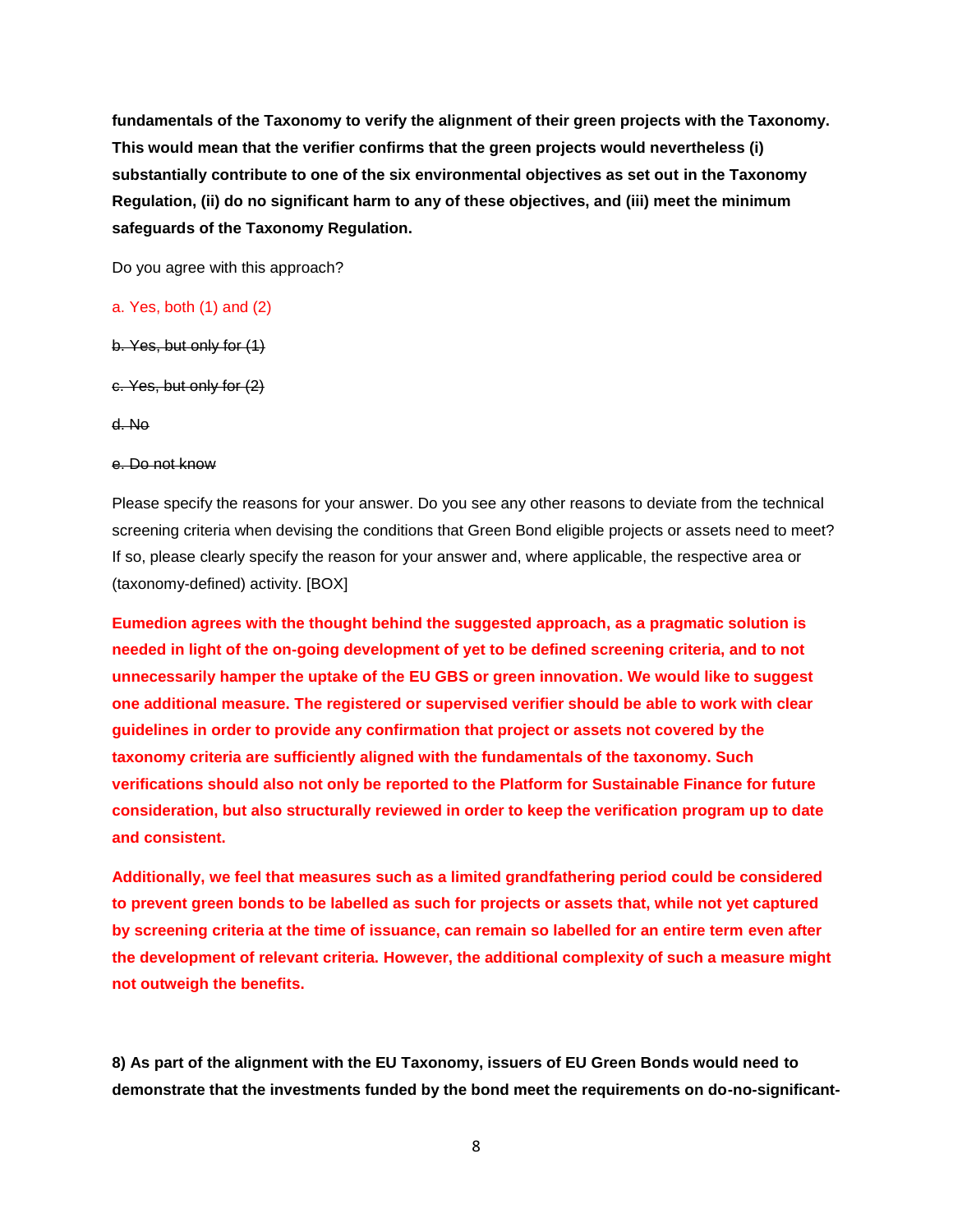**harm (DNSH) and minimum safeguards. The TEG has provided guidance in both its Taxonomy Final Report and the EU GBS user guide on how issuers could show this alignment. Do you foresee any problems in the practical application of the DNSH and minimum safeguards for the purpose of issuing EU green bonds?**

a. Yes

b. No

c. Do not know

Please specify the reasons for your answer [BOX]

**Especially where it regards green bonds used as a refinancing tool, problems might arise in light of the DNSH-requirements, for example where it regards qualifying GHG-emissions that have already been realised in a project's earlier phases. We wonder if the proposed alignment with the EU taxonomy is sufficiently flexible to accommodate various situations.**

**Also, Eumedion is of the opinion that the minimum safeguards regarding social and governance factors, as set out in the EU taxonomy, are in their nature too general. This means that the demonstration of alignment with these minimum safeguards will consequently also be variable in quality and meaningfulness between issuers.** 

**As we also indicate in our response to question 18 below, we urge the EC to update and strengthen the minimum safeguards. In line with the increasing transparency and reporting requirements for the broader set of ESG-factors in EU legislation, as well as due to the increasing importance of social and governance factors for investors and the real economy alike, Eumedion encourages the EC to first and foremost extend the EU taxonomy to social and governance factors.**

**Lastly, we would like to point out that the data necessary to prove compliance with DNSH and minimum safeguards might not yet be available.**

**9) Research and Development (R&D) plays a crucial role in the transition to a more sustainable economy, and the proposed EU GBS by the TEG explicitly includes such expenditure as eligible use of proceeds. Do you think the EU GBS should provide further guidance on these types of activities, to either solve specific issues with green R&D or further boost investment in green R&D? If so, please identity the relevant issues or incentives.**

a. Yes, as there are specific issues related to R&D that should be clarified.

b. Yes, the proposed EU GBS by the TEG should be changed to boost R&D.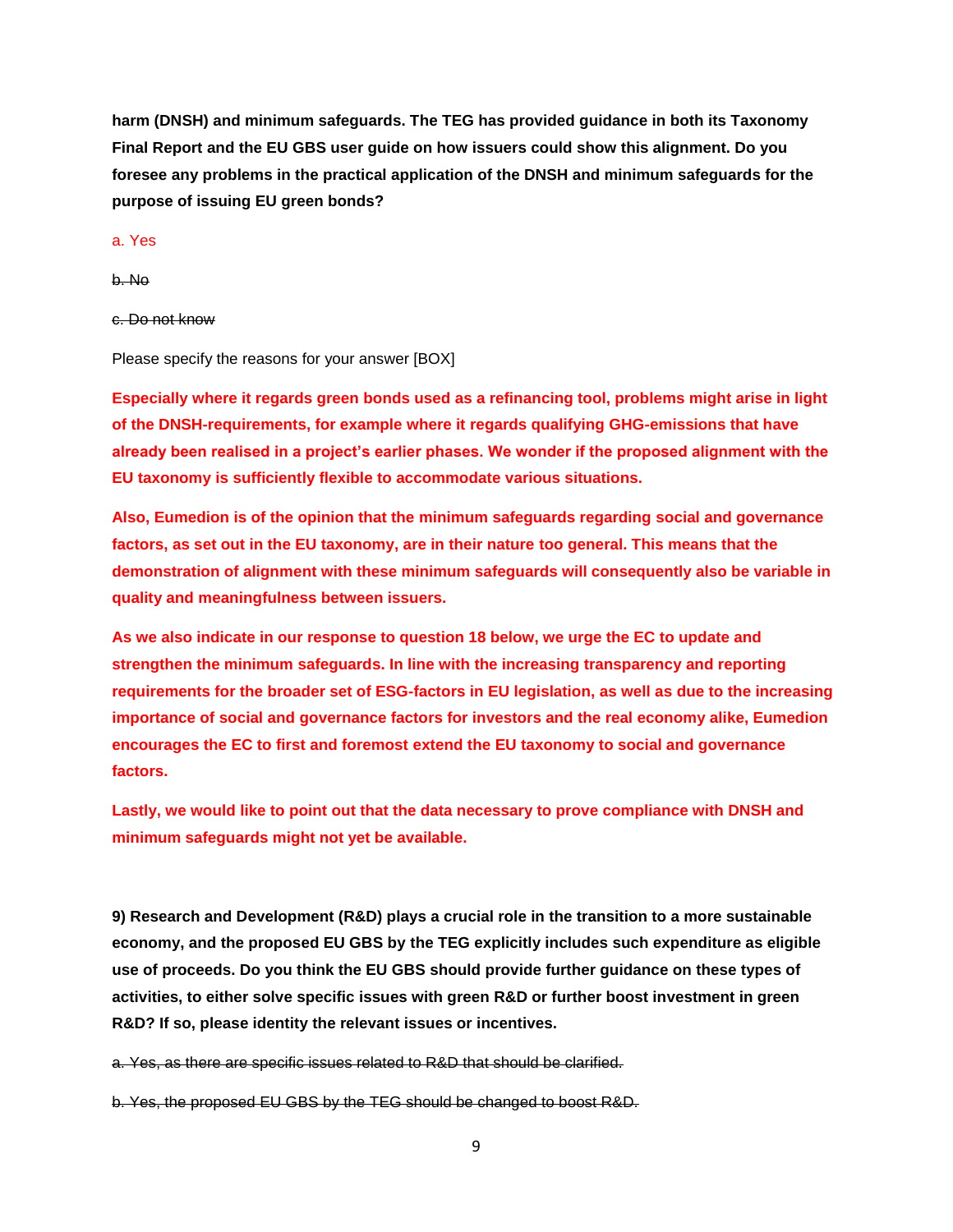c. No, the proposed EU GBS by the TEG is sufficiently clear on this point.

#### d. Do not know

Please specify the reasons for your answer [BOX]

## **Questions on grandfathering and new investments**

**10) Should specific changes be made to the TEG's proposed standard to ensure that green bonds lead to more new green investments?**

a. Yes

b. No

### c. Do not know

Please specify the reasons for your answer. If you are in favour of changes, please explain what changes should be made [BOX]

**Where green bonds are used as a refinancing tool, Eumedion suggests to limit the look-back period for eligible projects to one year. The TEG's proposal to allow a non-specified look-back period might lead to refinancing of eligible but older projects (even 10+ years), that will not at all contribute to more new green investments under the green bond issuance.**

**11) The EU Taxonomy technical screening criteria will be periodically reviewed. This may cause a change in the status of issued green bonds if the projects or assets that they finance are no longer eligible under the recalibrated taxonomy. In your opinion, should an EU Green Bond maintain its status for the entire term to maturity regardless of newly adapted taxonomy criteria?**

a. Yes, green at issuance should be green for the entire term to maturity of the bond.

b. No, but there should be some grandfathering.

c. No, there should be no grandfathering at all. If you no longer meet the updated criteria, the bond can no longer be considered green.

d. Do not know

Please specify the reasons for your answer [BOX]

**In the situation that bonds issued for projects or assets that were at the time of issuance already clearly defined under the taxonomy criteria, Eumedion is of the opinion that issuers should not be required to continuously or periodically re-evaluate issued bonds in light of the on-going**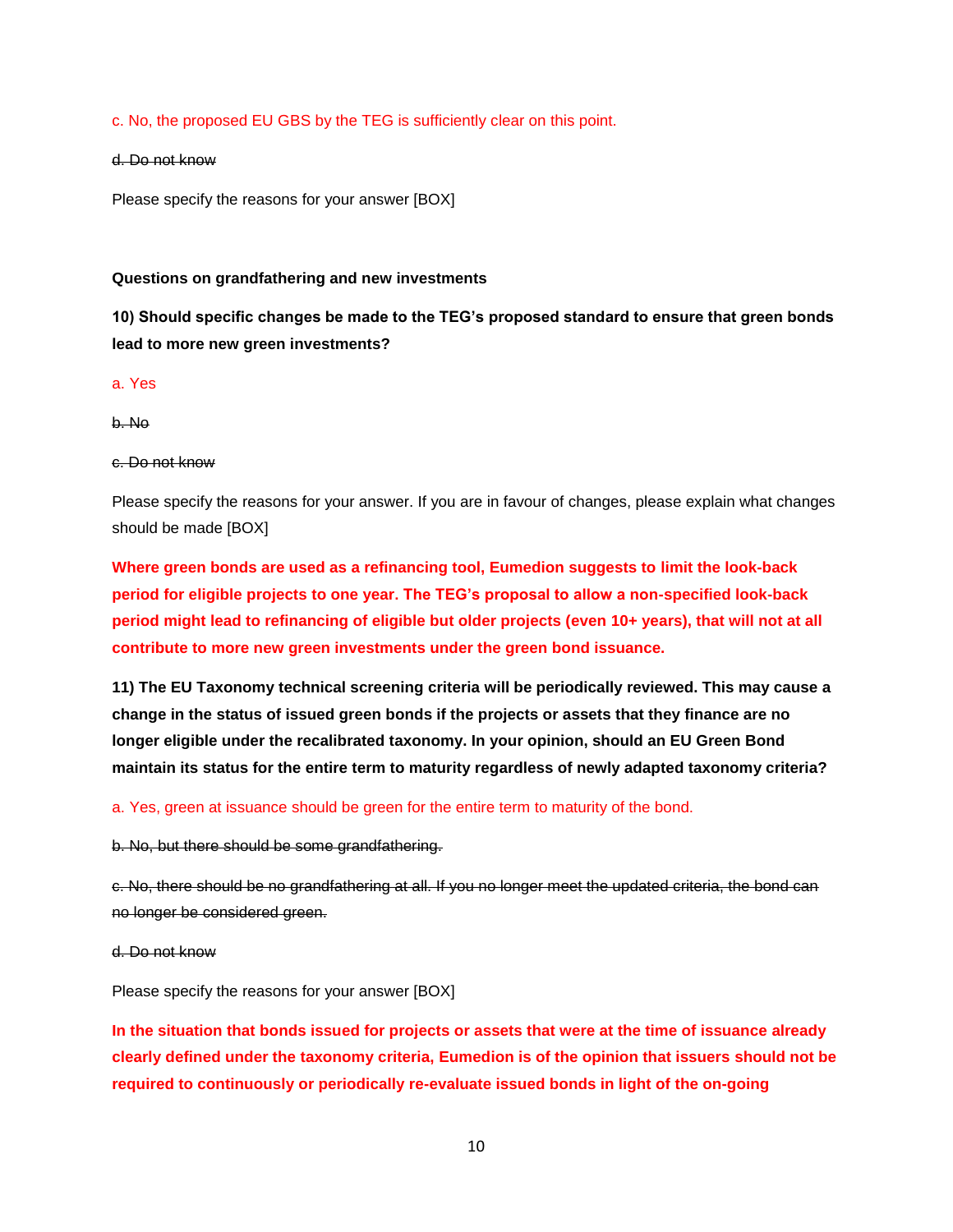**development of technical screening criteria. Such a requirement seems disproportionate and will potentially negatively affect a strong up-take of the voluntary standard.**

**However, as we noted under question 7, in case bonds were issued for projects or assets that were at the time of issuance not (yet) clearly defined under the taxonomy criteria, a grandfathering period could be allowed to, if necessary, re-align such issuances with the new criteria. However, the additional complexity of such a measure might not outweigh the benefits.**

If you select b, what should the maximum amount of years for grandfathering?

a. 3 years

b. 5 years

c. 10 years

d. 20 years

e. Different approach all together, please specify reasons for your answer [BOX]

# **Question on incentives**

**12) Stakeholders have noted that the issuance process for a green bond is often more costly than for a corresponding plain vanilla bond. Which elements of issuing green bonds do you believe lead to extra costs, if any? Please use the scale from 1 (no additional costs) to 5 (very high extra cost) – multiple answers possible:**

- a. Verification: **do not know**
- b. Reporting: **do not know**
- c. More internal planning and preparation: **do not know**
- d. Other: **do not know**

Please explain and specify the reasons for your answer. [BOX]

If possible, please provide the estimated percentage and monetary increase in costs from issuing using the EU GBS, or – ideally – the costs (or cost ranges) for issuing green bonds under the current market regimes and the estimated costs (or cost range) for issuing under the EU GBS. [BOX]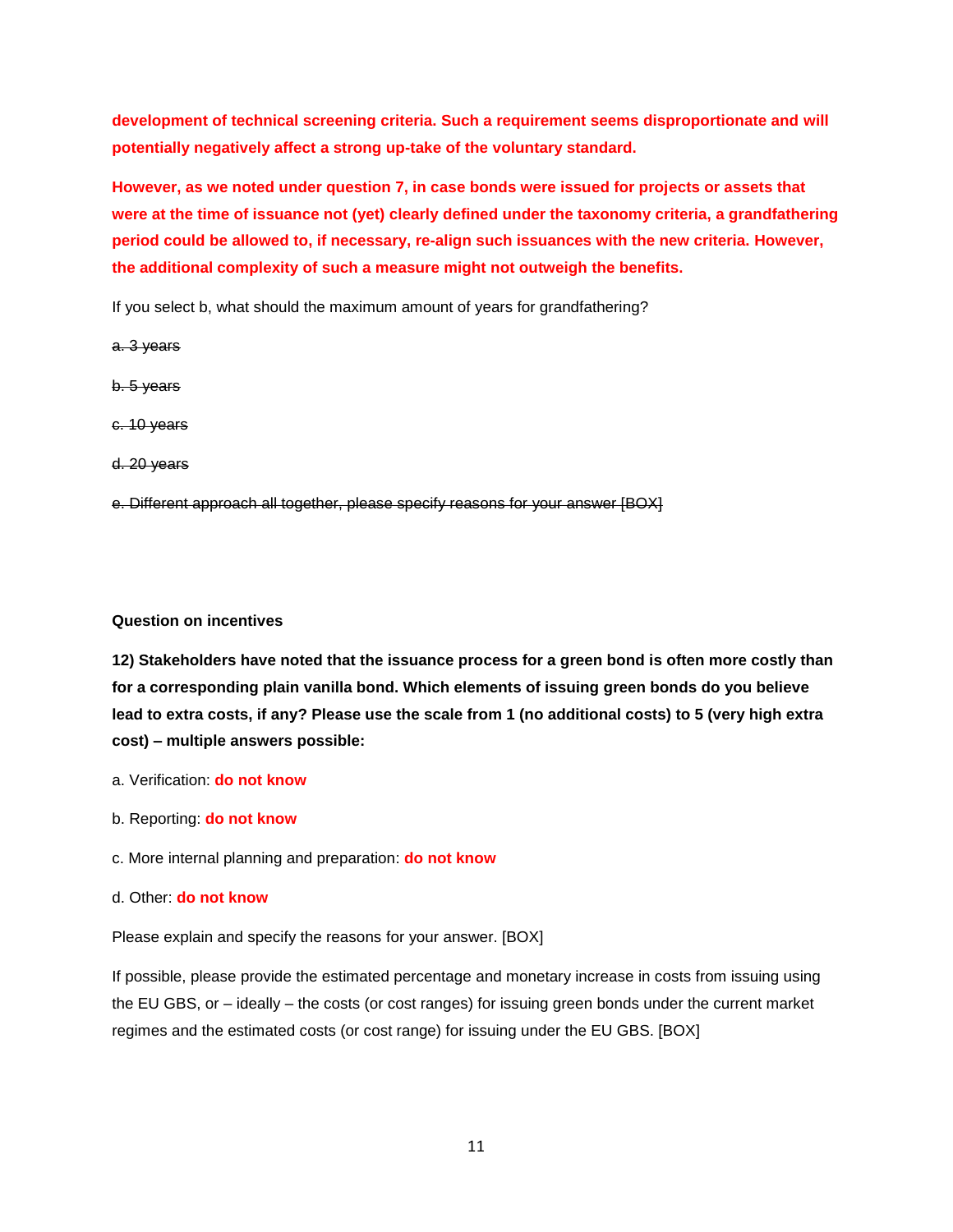**13) In your view, how would the costs of an official standard as proposed by the TEG compare to existing market standards? Please rate on a scale of 1 to 5 (1 substantially smaller, 3 approximately the same, 5 substantially higher).**

## **Do not know**

Please specify the reasons for your answer [BOX]

**14) Do you believe that specific financial or alternative incentives are necessary to support the uptake of EU green bonds (green bonds following the EU GBS), and at which level should such incentives be applied (issuer and/or investor)? Please express your view on the potential impact by using the scale from 1 (not strong at all) to 5 (extremely strong) – multiple answers possible:**

a. Public guarantee schemes provided at EU level, as e.g. InvestEU

## [1] [2] [3] [4] [5]

b. Alleviations from prudential requirements

#### [1] [2] [3] [4] [5]

c. Other financial incentives or alternative incentives for investors

[1] [2] [3] [4] [5]

d. Other Incentives or alternative incentives for issuers?: **3**

### e. None

Please specify the reasons for your answer, in particular if you have chosen "other incentives or alternative incentives" [BOX].

**Eumedion is of the opinion that the growth in the green bond market shows sufficient market appetite under both issuers and investors. The establishment of an ambitious, uniform and authoritative framework such as the EU GBS will support this development. Any incentives in terms of realizing an increase in eligible projects and assets (and thus an increase in new green investments) should be accomplished on the level of general (climate) policy, stimulating or discouraging certain economic activities in relation to environmental objectives, not on the level of financial incentives directly related to a financial instrument.**

**As regarding 'Other incentives or alternative incentives for issuers': to promote development of the market for EU GBS, for existing bonds issued under alternative standards and frameworks**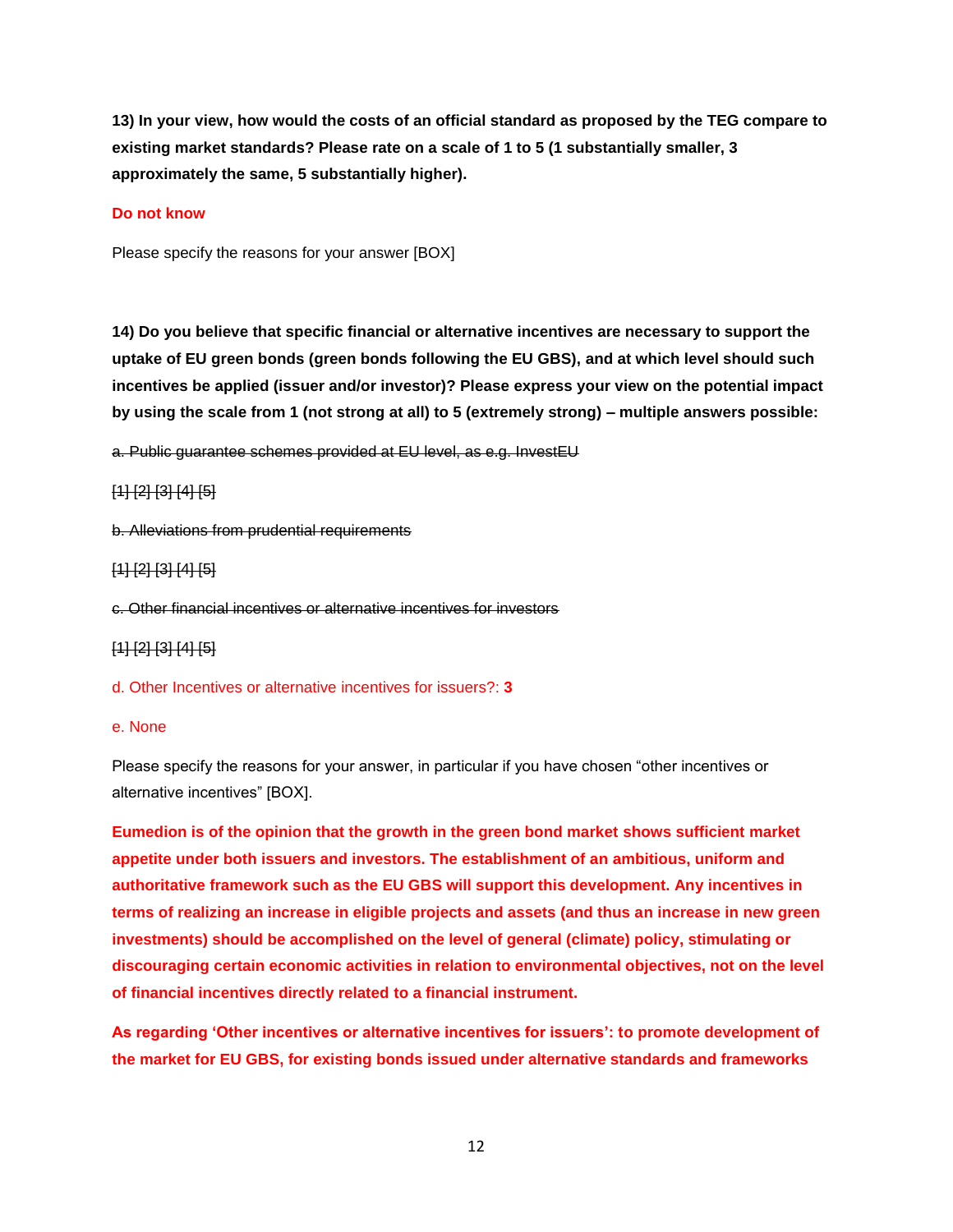# **such as CBI or ICMA, the EU GBS perhaps could perhaps introduce a phase-in option under the EU GBS.**

# **Other questions related to the EU GBS**

The EU GBS as recommended by the TEG is intended to apply to any type of issuer: listed or non-listed, public or private, European or international.

# **15) Do you foresee any issues for public sector issuers in following the Standard as proposed by the TEG?**

a. Yes

b. No

## c. Do not know

Please specify the reasons for your answer. [BOX]

# **16) Do you consider that green bonds considerably increase the overall funding available to or improve the cost of financing for green projects or assets?**

a. Yes

b. No

## c. Do not know

Please specify the reasons for your answer. If possible, please provide estimates as to additional funds raised or current preferential funding conditions. [BOX]

## **II. QUESTIONS ON SOCIAL BONDS AND COVID19**

During the ongoing COVID-19, financial markets have so far responded with significantly increased issuance of social bonds responding to the impact of COVID19. These social bonds often follow established market-based Social Bond Principles. The Commission is seeking the input of stakeholders on the lessons learned from this new development, including whether the Commission can play an even greater supportive role in building resilience to address future potential crises.

# **17) To what extent do you agree with the following statements? Please use the scale from 1 (strongly disagreeing) to 5 (strongly agreeing) – multiple answers possible:**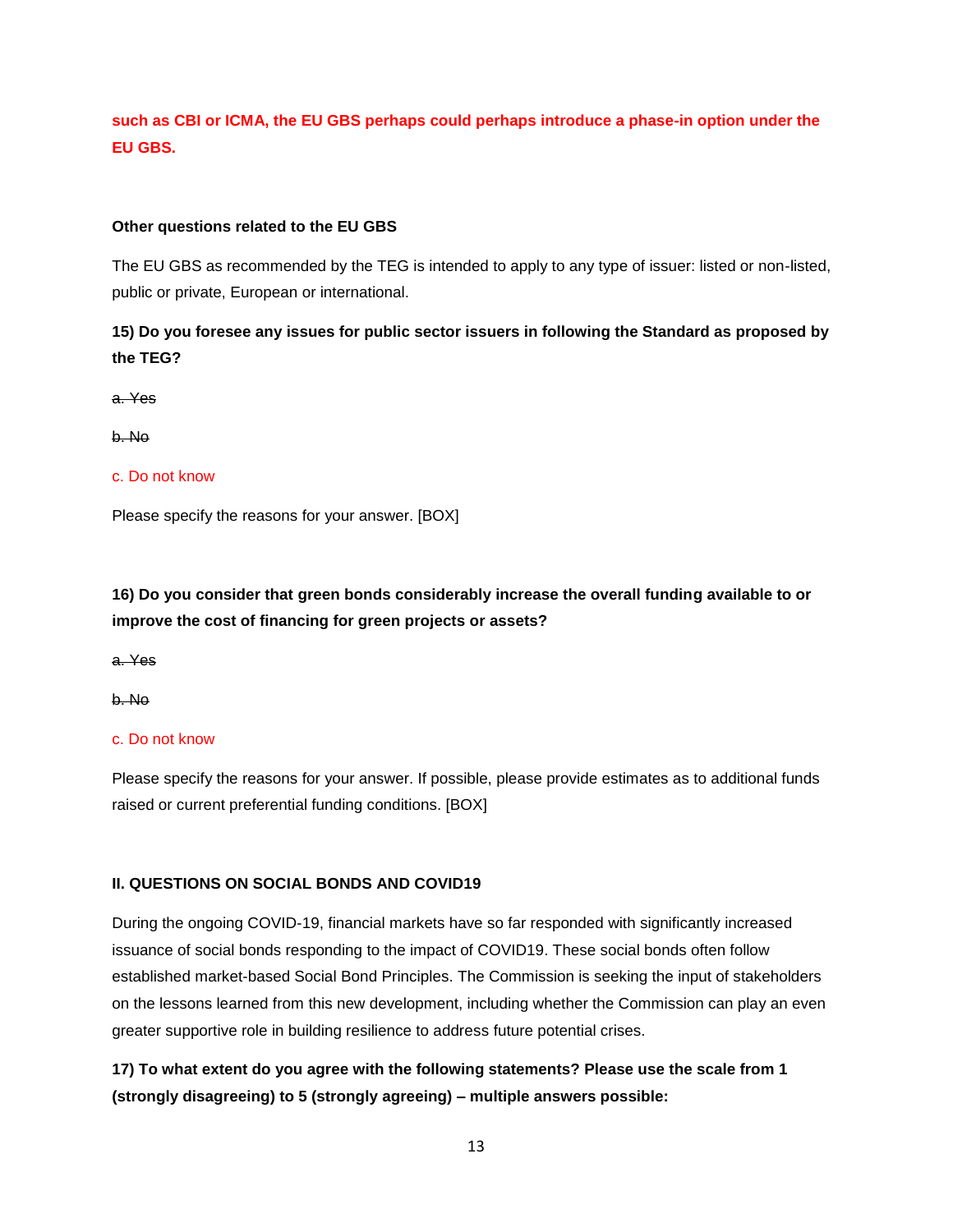a. Social bonds are an important instrument for financial markets to achieve social objectives: **Do not know**

b. Social bonds targeting COVID19 are an important instrument for financial markets in particular to help fund public and private response to the socio-economic impacts of the pandemic: **Do not know**

c. Social bonds targeting COVID19 are mostly a marketing tool with limited impact on funding public and private responses to the socio-economic impact of the pandemic: **Do not know**

d. Social bonds in general are mostly a marketing tool with limited impact on social objectives: **Do not know**

e. Social bonds in general require greater transparency and market integrity if the market is to grow: **Do not know**

# **18) The Commission is keen on supporting financial markets in meeting social investment needs. Please select one option below and explain your choice:**

a. The Commission should develop separate non-binding social bond guidance, drawing on the lessons from the ongoing COVID19, to ensure adequate transparency and integrity.

b. The Commission should develop an official EU Social Bond Standard, targeting social objectives.

c. The Commission should develop an official "Sustainability Bond Standard", covering both environmental and social objectives.

## d. Other Commission action is needed.

e. No Commission action is needed in terms of social bonds and COVID19.

Please specify the reasons for your answer. [BOX]

**In line with the increasing transparency and reporting requirements for the broader set of ESGfactors, as well as the increasing importance of social and governance factors for investors and the real economy alike, Eumedion encourages the EC to first and foremost update and strengthen the (currently very limited) minimum safeguards in terms of social and governance factors in the EU taxonomy and (thus) in the proposed EU GBS. If the EC decides to further develop the EU taxonomy also for social and governance factors (which we encourage the EC to do), this development could inform also the establishment of a broader sustainability bond standard or e.g. specific social bond standards. Such an initiative should be warranted in light of both market developments and the expected contribution of such specific instruments to the sustainability objectives.**